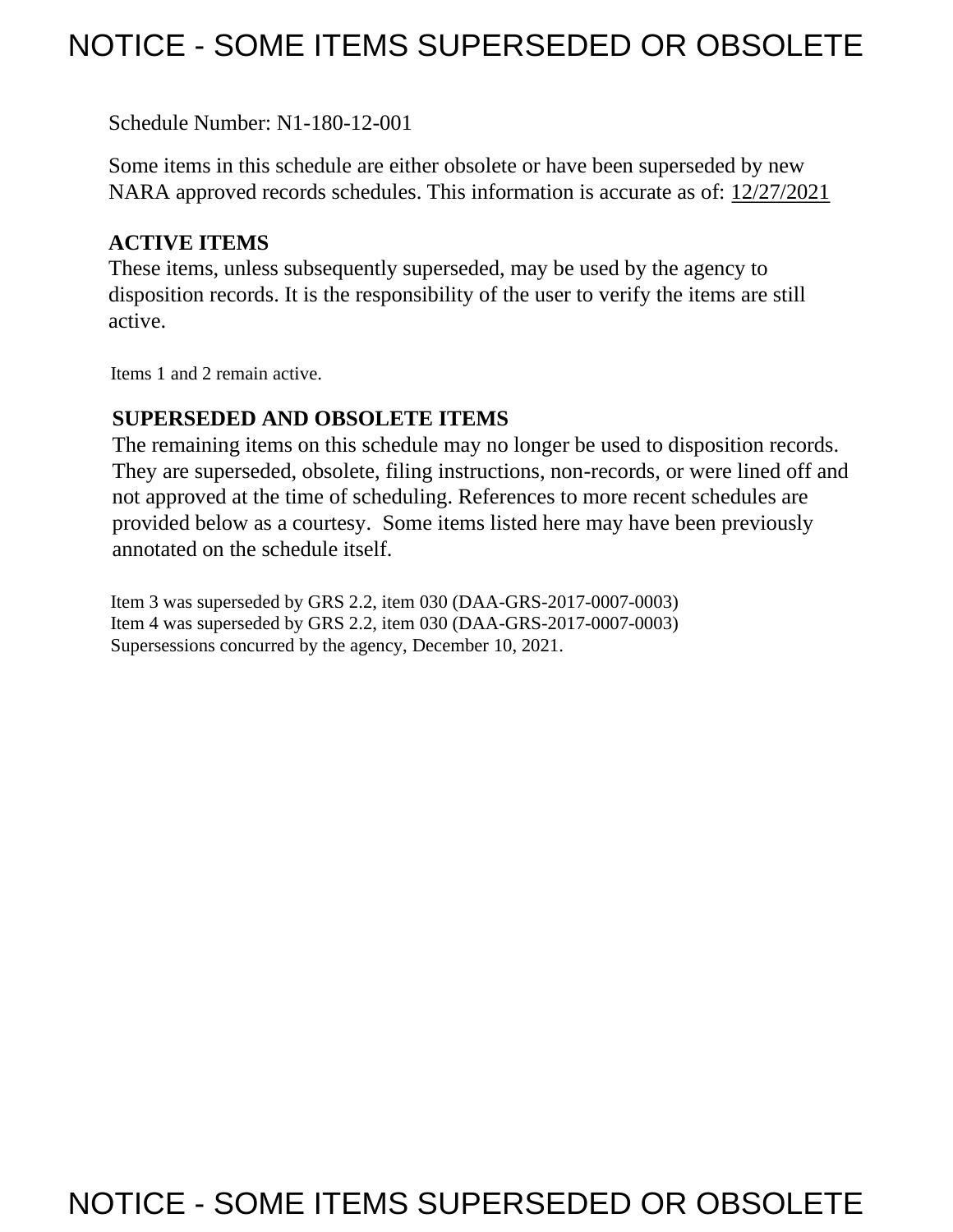| <b>REQUEST FOR RECORDS DISPOSITION AUTHORITY</b>                                                                                                                                                                                                                                                                                                                                                                                                                                                                   |                                                                                              |                                                 | <b>JOB NUMBER</b><br>$N1 - 180 - 12 - 1$                                                                                                                                    |                                                |                                            |  |
|--------------------------------------------------------------------------------------------------------------------------------------------------------------------------------------------------------------------------------------------------------------------------------------------------------------------------------------------------------------------------------------------------------------------------------------------------------------------------------------------------------------------|----------------------------------------------------------------------------------------------|-------------------------------------------------|-----------------------------------------------------------------------------------------------------------------------------------------------------------------------------|------------------------------------------------|--------------------------------------------|--|
| To:                                                                                                                                                                                                                                                                                                                                                                                                                                                                                                                | NATIONAL ARCHIVES & RECORDS ADMINISTRATION<br>8601 ADELPHI ROAD; COLLEGE PARK, MD 20740-6001 |                                                 |                                                                                                                                                                             | Date received                                  |                                            |  |
| FROM (Agency or establishment)<br>1.<br><b>Commodity Futures Trading Commission</b>                                                                                                                                                                                                                                                                                                                                                                                                                                |                                                                                              |                                                 | <b>NOTIFICATION TO AGENCY</b>                                                                                                                                               |                                                |                                            |  |
| <b>MAJOR SUBDIVISION</b><br>$\cdot$ 2.                                                                                                                                                                                                                                                                                                                                                                                                                                                                             |                                                                                              |                                                 | In accordance with the provisions of 44 U.S.C. 3303a, the<br>disposition request, including amendments, is approved<br>except for items that may be marked "disposition not |                                                |                                            |  |
| <b>MINOR SUBDIVISION</b><br>З.                                                                                                                                                                                                                                                                                                                                                                                                                                                                                     |                                                                                              |                                                 | approved" or "withdrawn" in column 10.                                                                                                                                      |                                                |                                            |  |
| <b>TELEPHONE NUMBER</b><br>5.<br>4. NAME OF PERSON WITH WHOM TO CONFER<br>202-418-5035<br>Crystal Zeh                                                                                                                                                                                                                                                                                                                                                                                                              |                                                                                              |                                                 | <b>DATE</b><br><b>ARCHIVIST OF THE UNITED STATES</b>                                                                                                                        |                                                |                                            |  |
| <b>AGENCY CERTIFICATION</b><br>6.<br>I hereby certify that I am authorized to act for this agency in matters pertaining to the disposition of its<br>records and that the records proposed for disposal on the attached $2$ page(s) are not needed now for the<br>business for this agency or will not be needed after the retention periods specified; and that written<br>concurrence from the General Accounting Office, under the provisions of Title 8 of the GAO Manual for<br>Guidance of Federal Agencies, |                                                                                              |                                                 |                                                                                                                                                                             |                                                |                                            |  |
| DATE                                                                                                                                                                                                                                                                                                                                                                                                                                                                                                               | $\boxtimes$ is not required<br>is attached; or<br>SIGNATURE OF AGENCY REPRESENTATIVE         |                                                 |                                                                                                                                                                             | has been requested.<br><b>TITLE</b>            |                                            |  |
| January 9, 2012                                                                                                                                                                                                                                                                                                                                                                                                                                                                                                    | ้มเรtล)                                                                                      |                                                 | Records Management Officer                                                                                                                                                  |                                                |                                            |  |
| 7. ITEM NO.                                                                                                                                                                                                                                                                                                                                                                                                                                                                                                        |                                                                                              | 8. DESCRIPTION OF ITEM AND PROPOSED DISPOSITION |                                                                                                                                                                             | 9. GRS OR<br>SUPERSEDED JOB<br><b>CITATION</b> | <b>10. ACTION TAKEN</b><br>(NARA USE ONLY) |  |
|                                                                                                                                                                                                                                                                                                                                                                                                                                                                                                                    | See attached.                                                                                |                                                 |                                                                                                                                                                             |                                                |                                            |  |
|                                                                                                                                                                                                                                                                                                                                                                                                                                                                                                                    |                                                                                              |                                                 |                                                                                                                                                                             |                                                |                                            |  |

atric<br>Alban<br>Alba

 $\sim$   $\sim$ 

 $\frac{1}{2} \sum_{i=1}^{n} \frac{1}{2} \left( \frac{1}{2} \right)^2$ 

 $\frac{1}{2}$ 

*(*  i .  $\mathbb{I}$ . . I *:*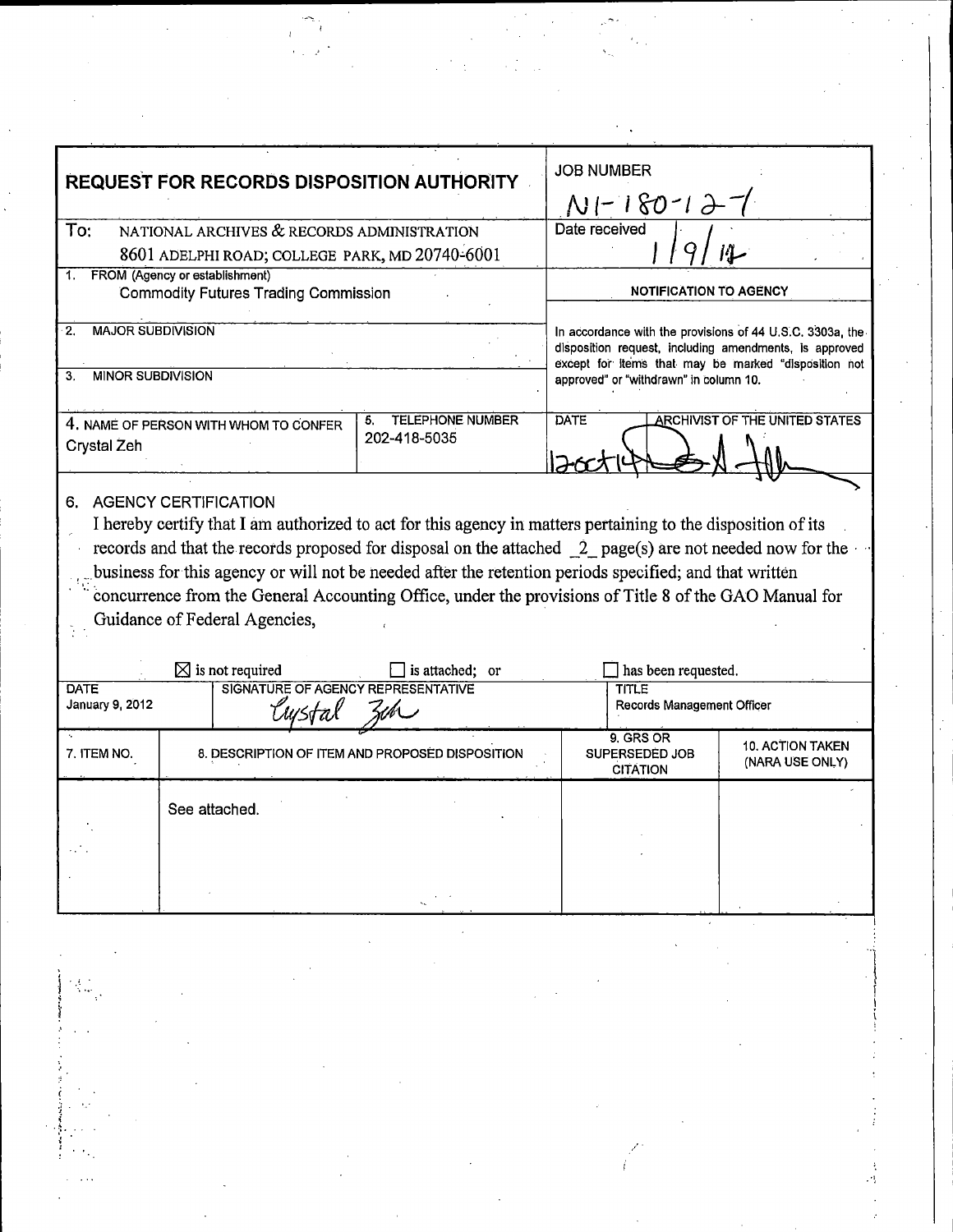## **1. Compensation Records**

- Description: Records document the agency's management of its compensation system. In 2002, the agency began transitioning from the general schedule (GS) and Senior Executive Service (SES) pay systems administered by the U.S. Office of Personnel Management {OPM) to the single agency CT pay-for-performance compensation system.
	- Records include but are not limited to records establishing the agency's pay-forperformance compensation system; the final annual merit pay calculation, which is based on the results of the annual performance appraisal cycle (i.e. the Annual Pay Adjustment Calculator (APAC) calculation or spreadsheets from prior to APAC); and other related documentation.

Disposition: **Temporary.** Cut off annually. Oesfroy 75 years after cutoff.

Supersedes: New item.

#### **2. Non~Title 5 Benefits Files**

- Description: Records document the administration of benefits offered by the agency in addition to the federal government benefits offered through the U .5. Office of Personnel Management (OPM). Such benefits may include but are not limited to student loan repayment, dental benefits, and lifecycle fund.
	- Records may include hut are not limited to applications and supporting documentation, approvals and denials, service agreements, panel recommendations, determinations, and other related records.
- Disposition: **Temporary.** Cut off. annually. Destroy 7 years after the year in which the benefit was offered, or 7 years after the end of a service period specified in an agency agreement, whichever is later.

Supersedes: New item.

#### **3. Chairman's and Agency~wide, Employee Awards**

Description, Records document the process of soliciting nomination and selecting recipients of the Chairman's and agency-Wide honorary awards.

Records may include but are not limited to nomination forms, recommendation to Chairman or approving official{s), approved nominations, correspondence, and related records.